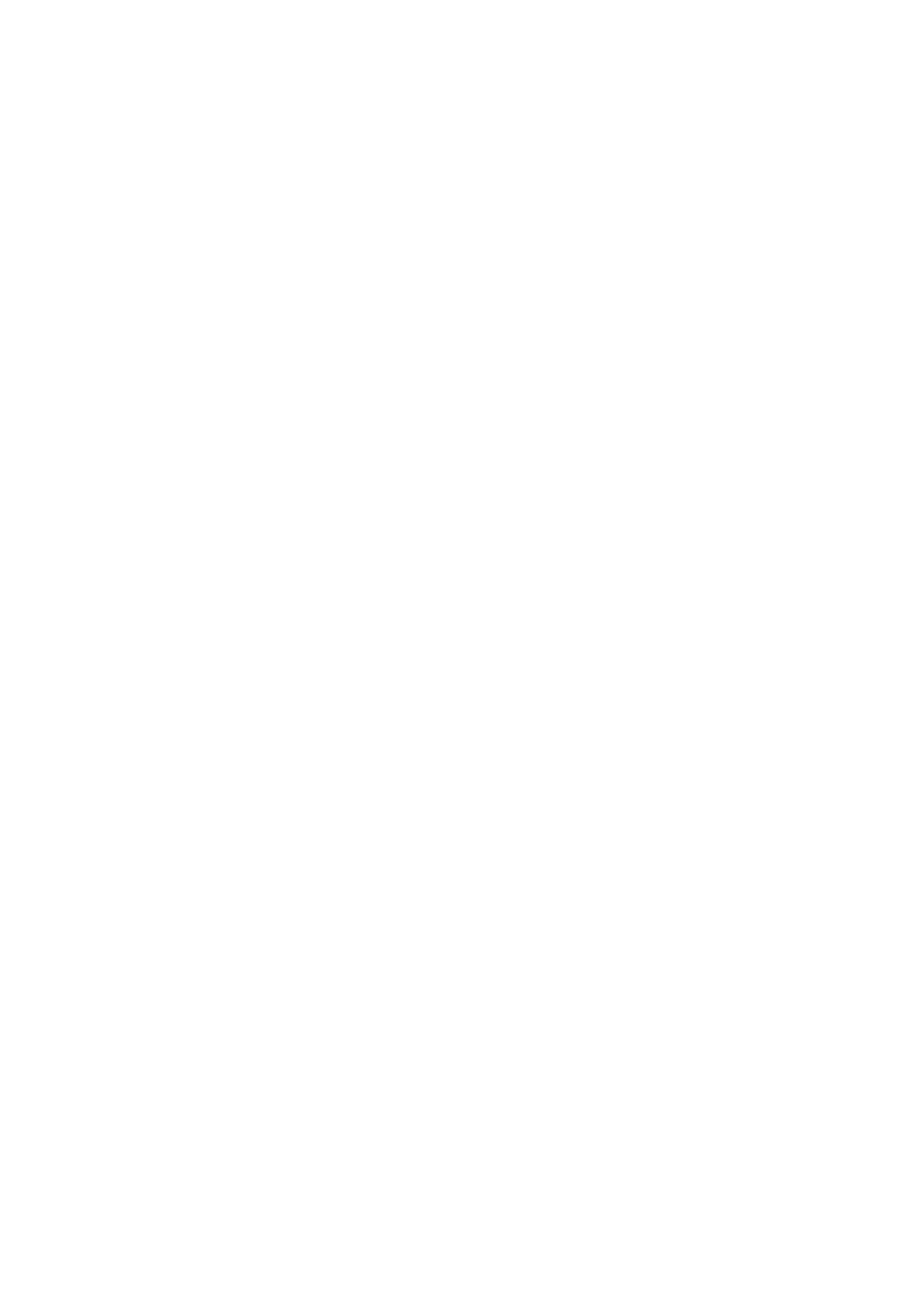# Better Mathematics

EVALUATION AND PROMPTS FOR SELF-EVALUATION AND IMPROVEMENT IN POST-PRIMARY SCHOOLS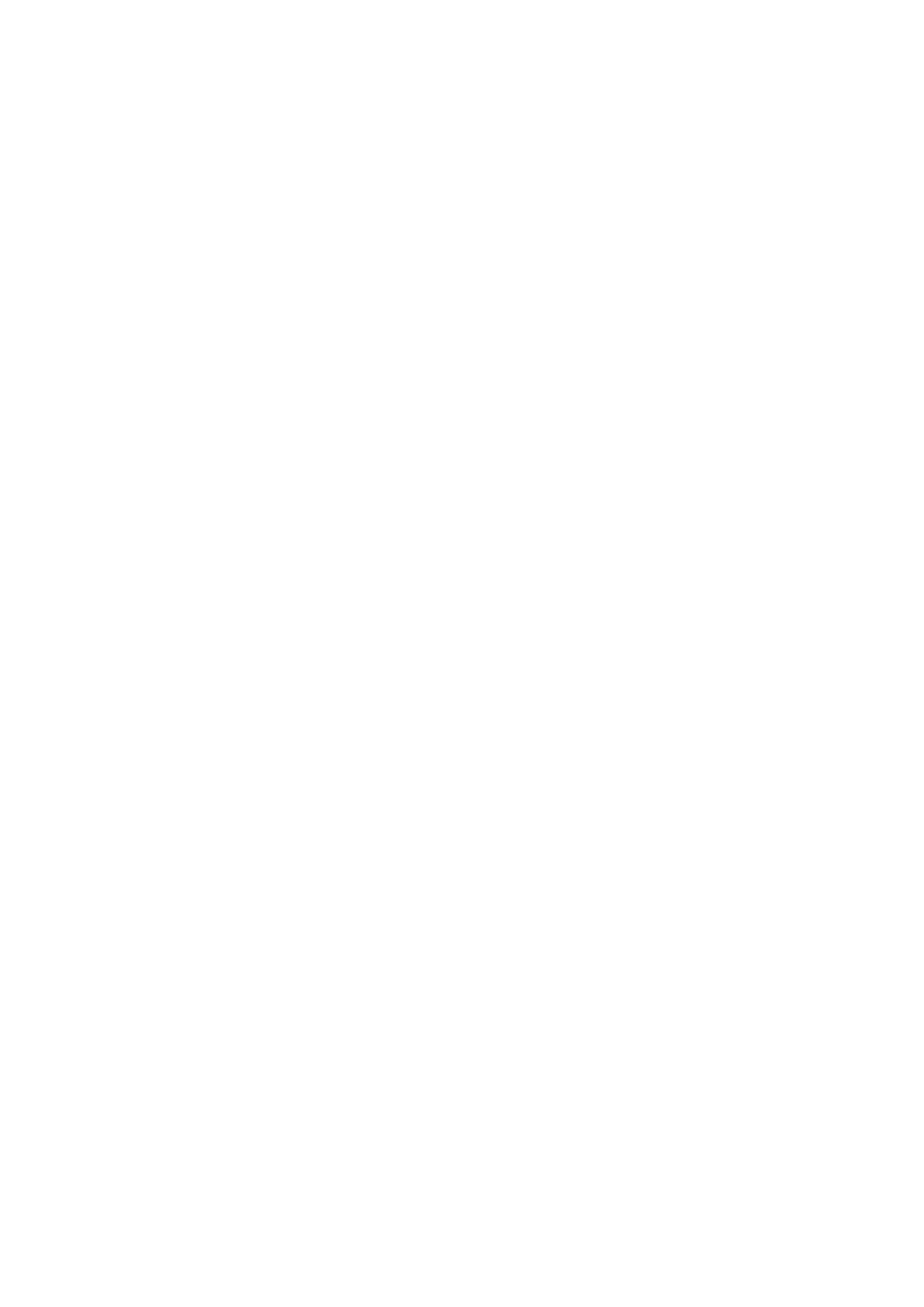

## **INTRODUCTION**

In 2001, the Education and Training Inspectorate (the Inspectorate) published *Improving Mathematics*<sup>1</sup> , in which the strengths and areas for development of the mathematics provision in post-primary schools were identified. This document built on the evaluations of previous Inspectorate reports $23$  and added further to the overall understanding of the characteristics of good quality mathematics provision *(Evaluating Mathematics, 1999)*. Since then, the Inspectorate has reported on mathematics/numeracy in the biennial Chief Inspector's Reports<sup>45</sup>, and has also promoted the role of selfevaluation in improving the quality of education  $67$ .

In 2005-06, the Inspectorate carried out a Quality Assurance Inspection (QAI) of the self-evaluation of the Northern Ireland Numeracy Strategy (NINS) undertaken by the NINS Steering Group. In the QAI report<sup>8</sup>, the Inspectorate states,

> *"In the post-primary sector, … the strategy has been less effective in improving the overall quality of the pupils' classroom experiences."*

It is thus timely to update the findings of *Improving Mathematics* and provide a basis for mathematics departments to self-evaluate effectively their work. This report provides an evaluation of the

*1 Improving Mathematics in Post-Primary Schools 2001 (based on inspections of, and visits to, mathematics departments between 1996 and 2000). 2 Mathematics in Secondary Schools 1990-1991. 3 Secondary Education 1994: Mathematics. 4 The Chief Inspector's Report 1999-2002, paragraphs 2.40 and 2.41. 5 The Chief Inspector's Report 2002-2004, paragraphs 3.62 and 3.63.*

*6 Together Towards Improvement.*

*7 The Reflective Teacher.*

*8 Northern Ireland Numeracy Strategy, Quality Assurance Report 2006.*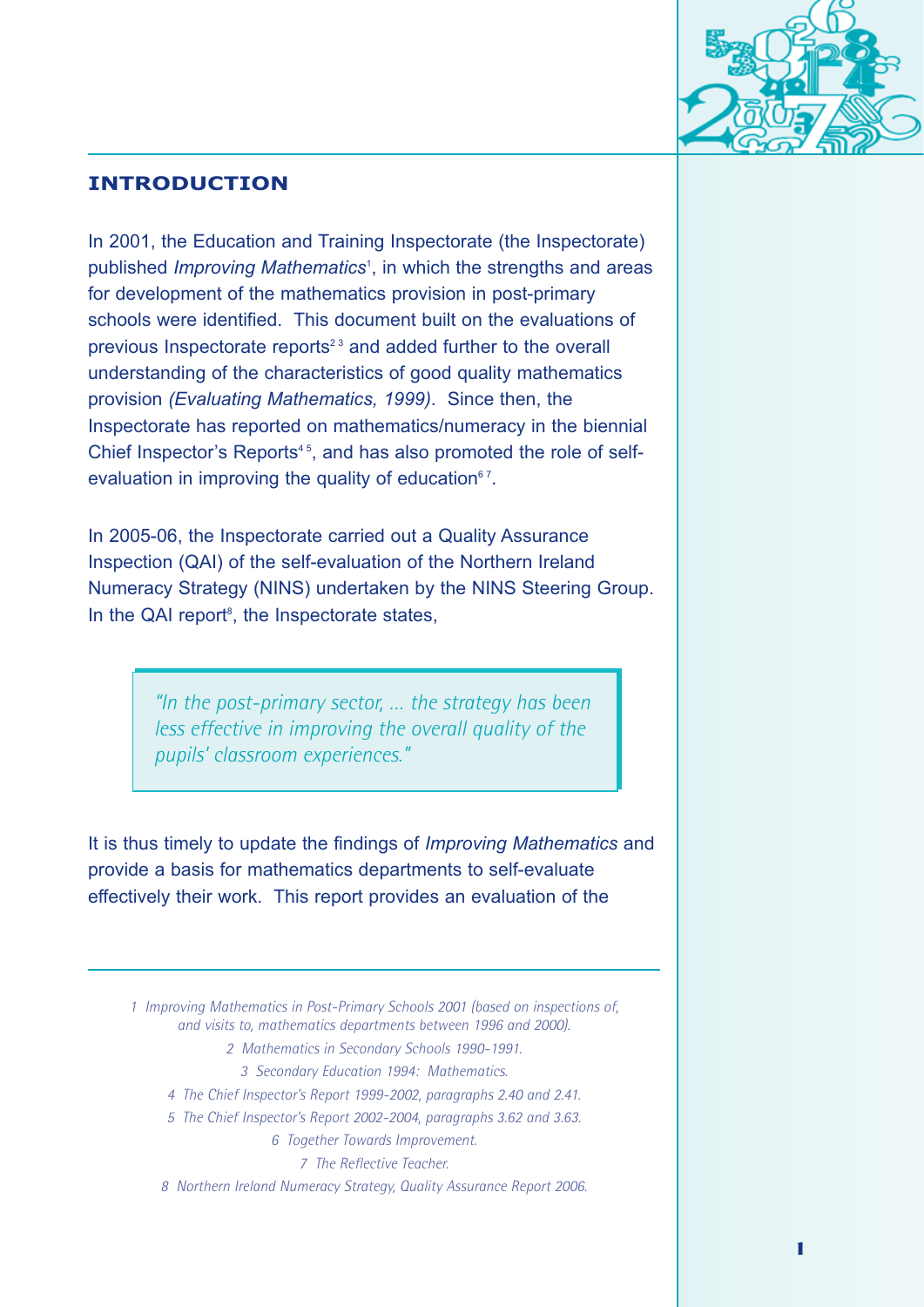

quality of provision based on evidence gathered through inspections of, and specialist visits to, 55 post-primary mathematics departments between the years 2001 and 2006. As an aid for teachers, working collaboratively at departmental level, the report also provides some questions that may be used to guide the self-evaluation and improvement process.

Summaries of the Inspectorate's evaluations, using the four grades below, are shown in the accompanying charts<sup>9</sup>.

| Grade | <b>Description</b>                   |                                                |
|-------|--------------------------------------|------------------------------------------------|
| 1     | Significant strengths                | Good (ranging to outstanding)                  |
| 2     | Strengths outweigh<br>any weaknesses | <b>Fully satisfactory</b><br>(ranging to good) |
| 3     | Weaknesses outweigh<br>any strengths | Fair (ranging to satisfactory)                 |
| 4     | Significant weaknesses               | Poor                                           |

*9 The percentages are based on the number of inspections and visits for which there was sufficient evidence gathered in the particular aspect of provision.*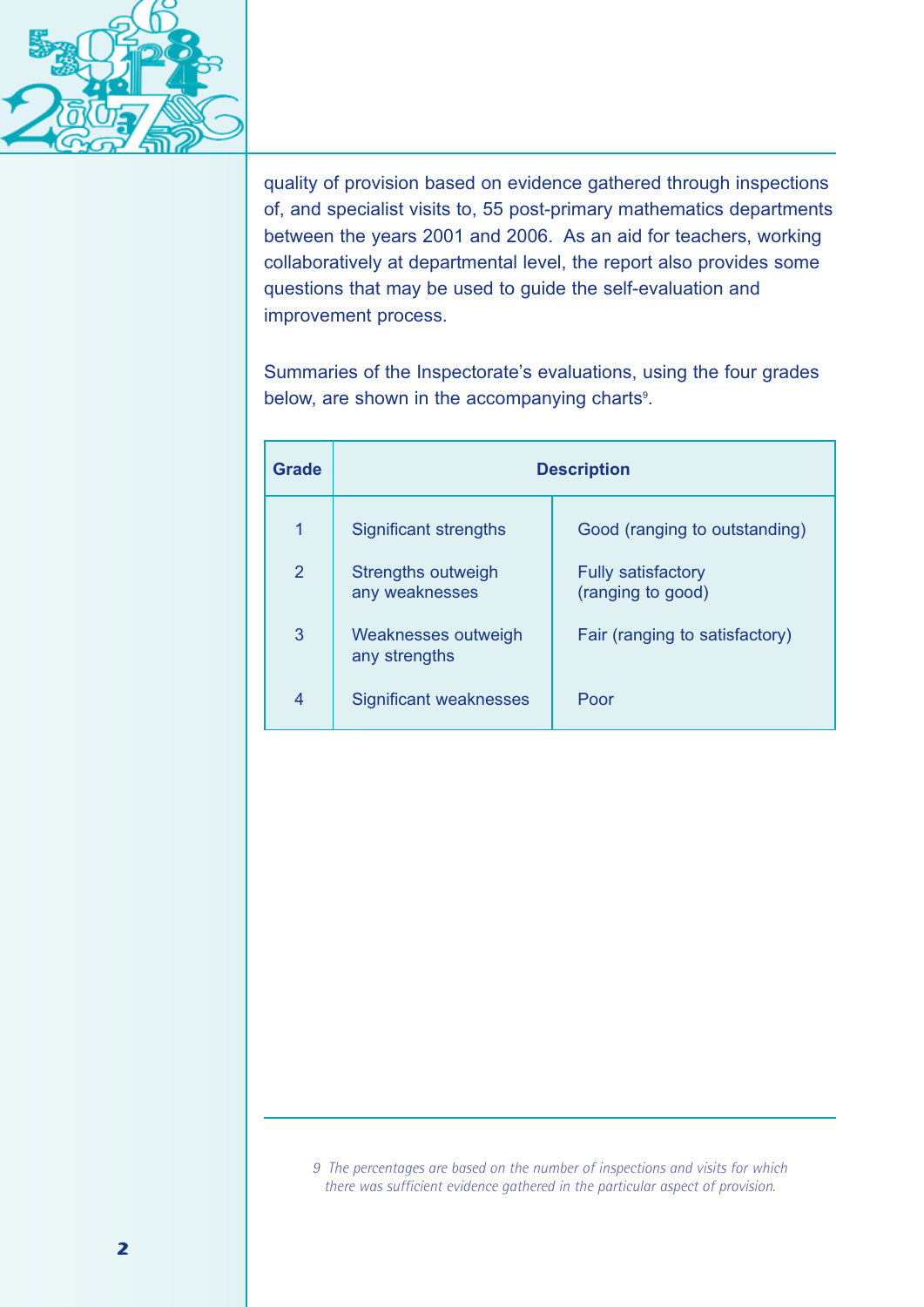

#### **Ethos**



In most departments, there were important strengths to the ethos; in particular:

- $\Omega$  the working relationships between the pupils and teachers were strong;
- $\overline{O}$ the pupils were well-settled and motivated;
- $\Omega$  the teachers gave sensitive individual support when difficulties arose with the pupils' understanding; and
- $\overline{Q}$  generally, the pupils believed that, with the help of the teacher and their hard work, they would be able to improve their standard of achievement.

In the best practice, classrooms had a distinctive subject identity; the wall displays modelled good examples of pupils' work, were used to aid the teaching and learning, provided information on mathematics in day-to-day life and careers in mathematics, or illustrated aspects of mathematics to raise the level of interest in the subject, for example through competitions or puzzles. Frequently, however, the displays were out-of-date or dominated by commercial posters that were not suitable reference points for topics being taught. In addition, when pupils' work was on display, it was often unchallenging relative to the pupils' age and stage of development<sup>10</sup>.

*10 For example: pictures drawn using co-ordinators, symmetric figures, tessellations or statistical graphs illustrating data irrelevant to the pupils.*

#### Do pupils ever express enjoyment in maths classes?

Do some pupils believe that they just cannot do maths and so are not able to improve?

Is there a clear subject identity to the maths classrooms?

Are you able to refer to displays in your teaching to help the pupils understand concepts?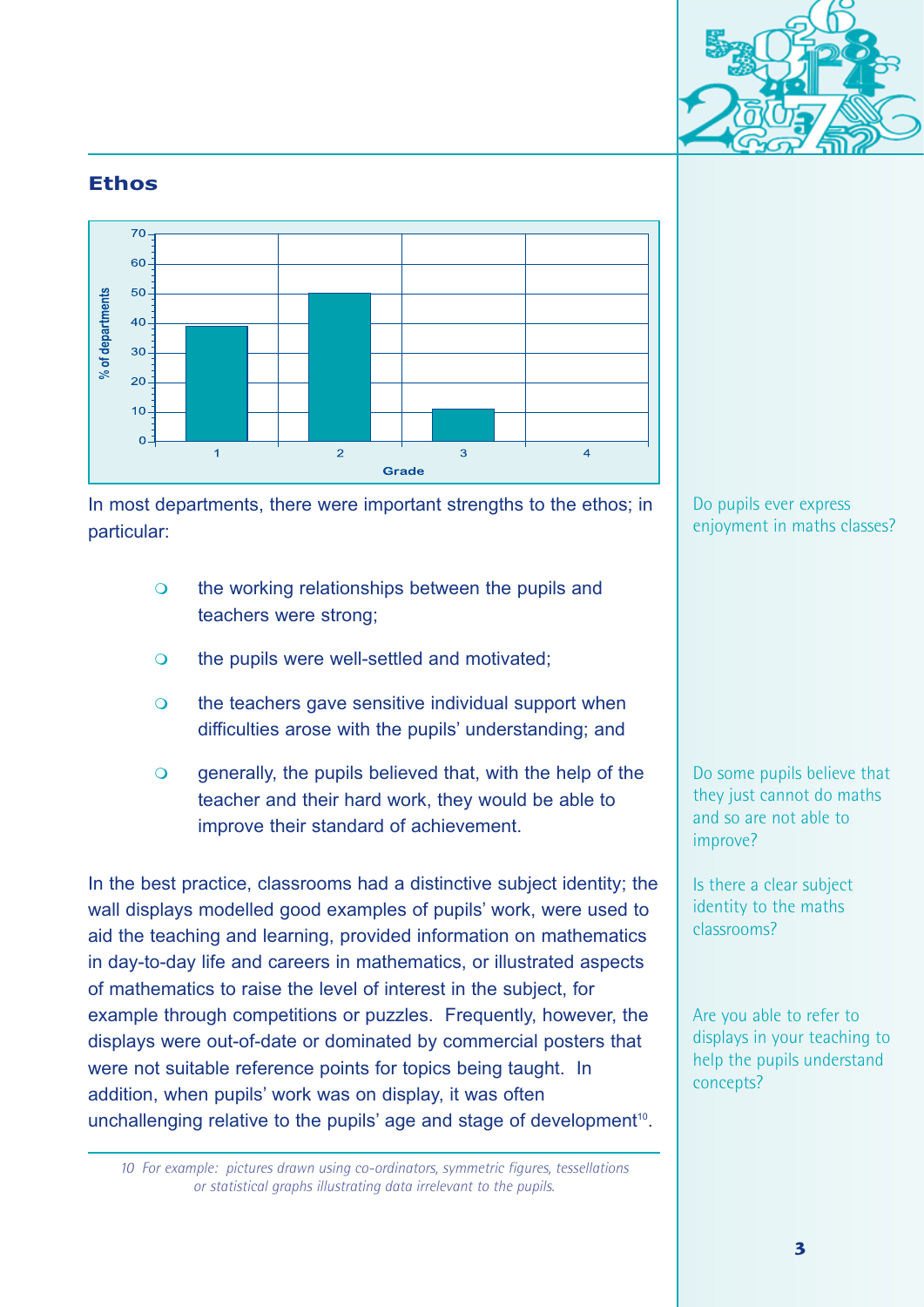

## **Planning**



In general teachers prepared well for their individual lessons. In a majority of departments, however, there were important weaknesses to departmental planning. In a minority, the documentation at key stage 4 (KS4) and sixth form consisted of only the relevant General Certificate of Secondary Education (GCSE) and General Certificate of Education (GCE) specifications. At KS3, the teachers often used the commercial scheme of work (SoW) that accompanied the particular textbooks and there was little evidence that it was a 'working document'. In particular, the SoW for year 8 often represented regression rather than progression from the pupils' mathematical experiences in their primary schools; this practice regularly accompanied a perceived lack of time to complete the content for the appropriate tier of entry at the end of KS3 or at GCSE.

In the best practice, the SoW:

- $\Omega$  was regularly annotated to aid revision on an annual basis;
- $\Omega$  identified when and how information and communication technology (ICT) would be used;
- $\Omega$  outlined both formal and informal instances when the pupils would undertake work related to processes;

Do you have a SoW that complements the GCSE and GCE specifications?

Does the year 8 SoW take into account the skills and understanding achieved by the pupils in year 7 of their primary schools?

Is the SoW revised annually?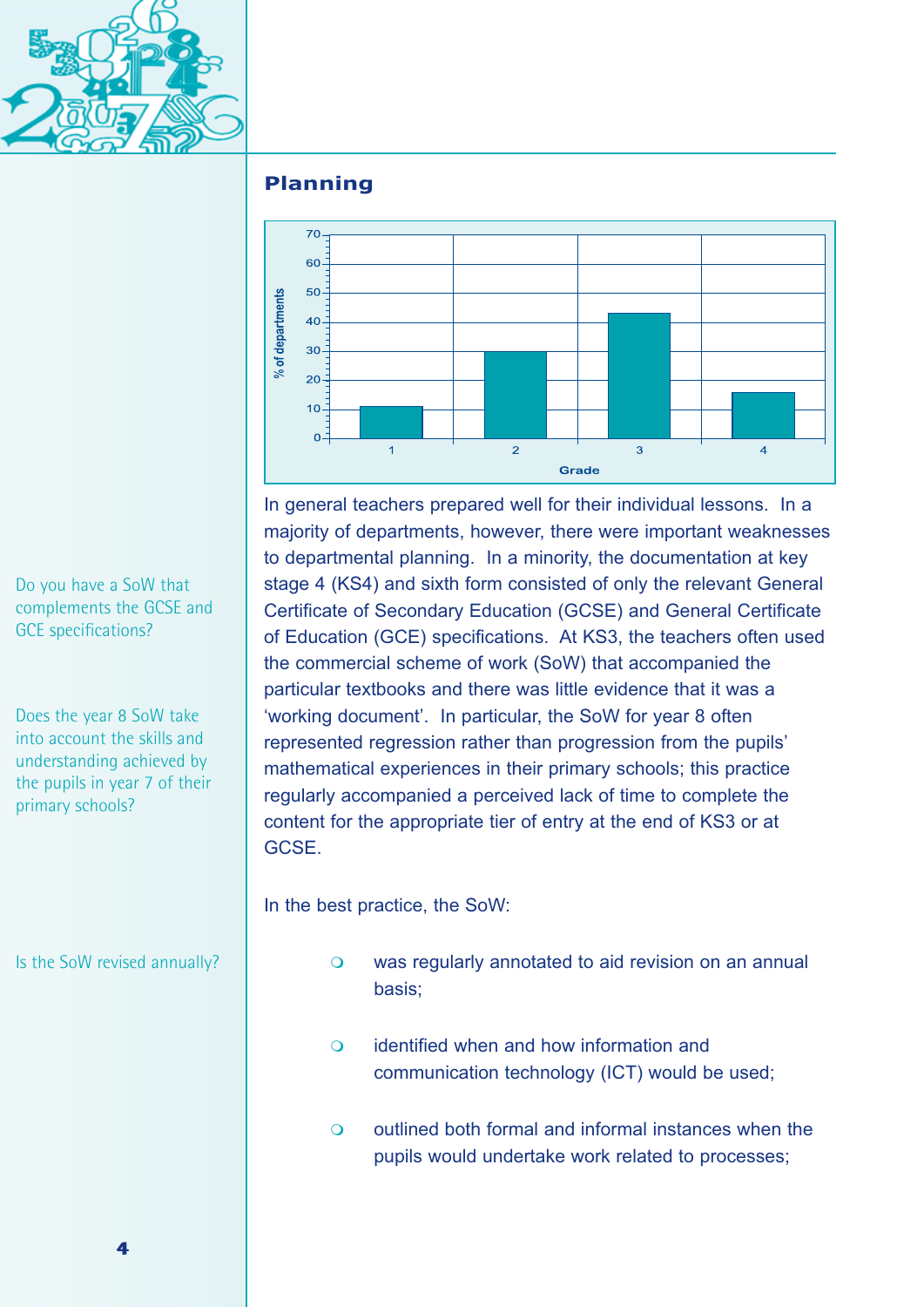

- $\overline{Q}$  emphasised appropriately the role of mental mathematics;
- $\overline{O}$  was sufficiently detailed to help the teachers match the work to the abilities of the pupils, including those requiring additional help with their mathematics; and
- $\overline{O}$  provided a broad, balanced and coherent mathematics curriculum.

In summary, SoWs were most effective when they provided clear guidance to help both the subject specialist and the non-subject specialist plan their individual lessons within a coherent structure to ensure progression in the skills and understanding of all the pupils.

Does the SoW provide a sound basis for differentiated teaching?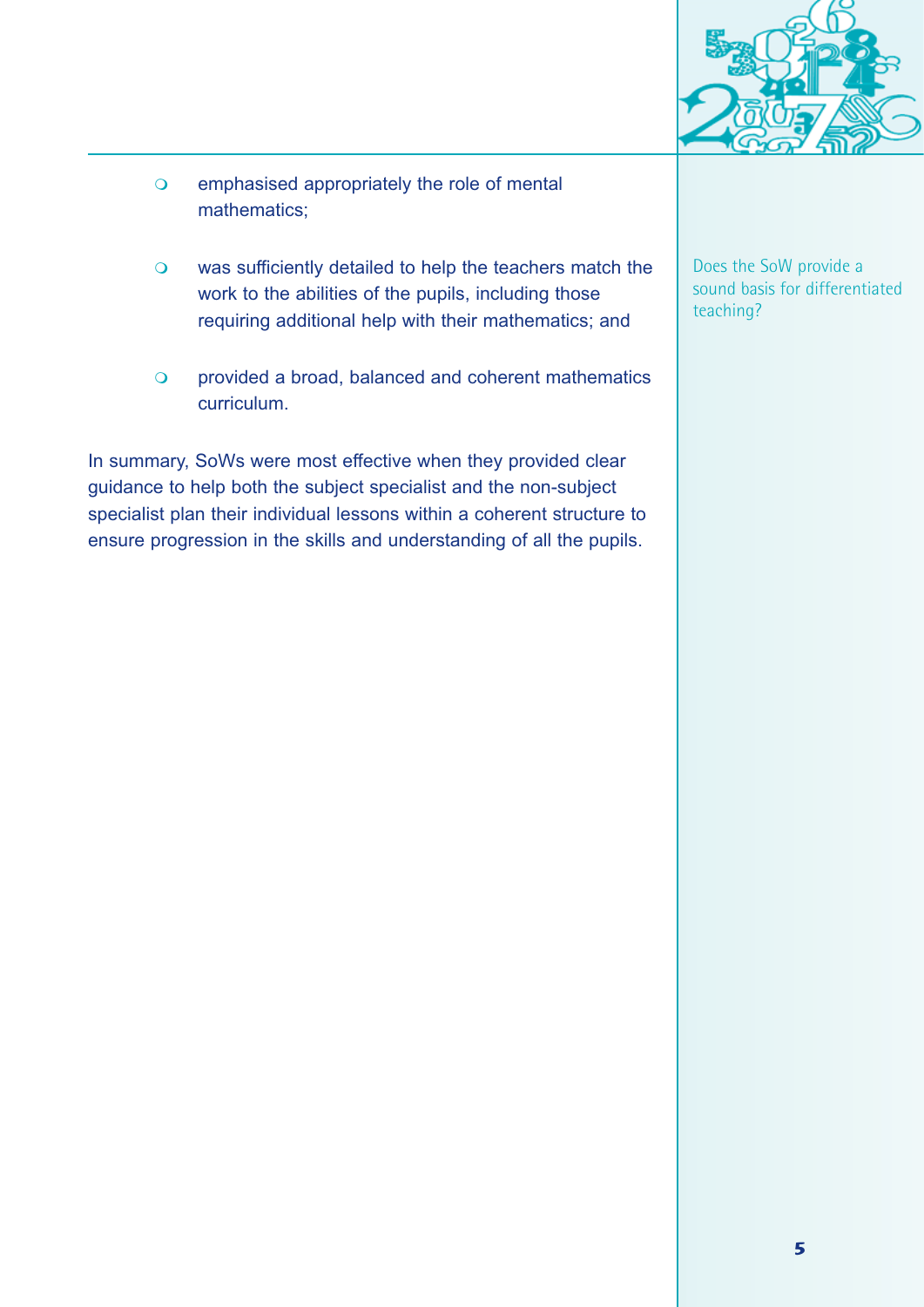

# **Teaching**



While approximately one-fifth of all lessons<sup>11</sup> observed had significant strengths, only in a small number of departments was this the predominant quality of teaching. The best lessons were characterised by many of the following strengths.

Grade

The teachers:

- $\overline{O}$  share the intended learning with the pupils at the start of the lesson;
- $\overline{O}$  recap and link the work to previous learning, or set the work in an appropriate real-world context;

*11 In total, 600 lessons were observed.*

Do you share the learning outcomes with the pupils?

Are pupils clear about the relevance of their work?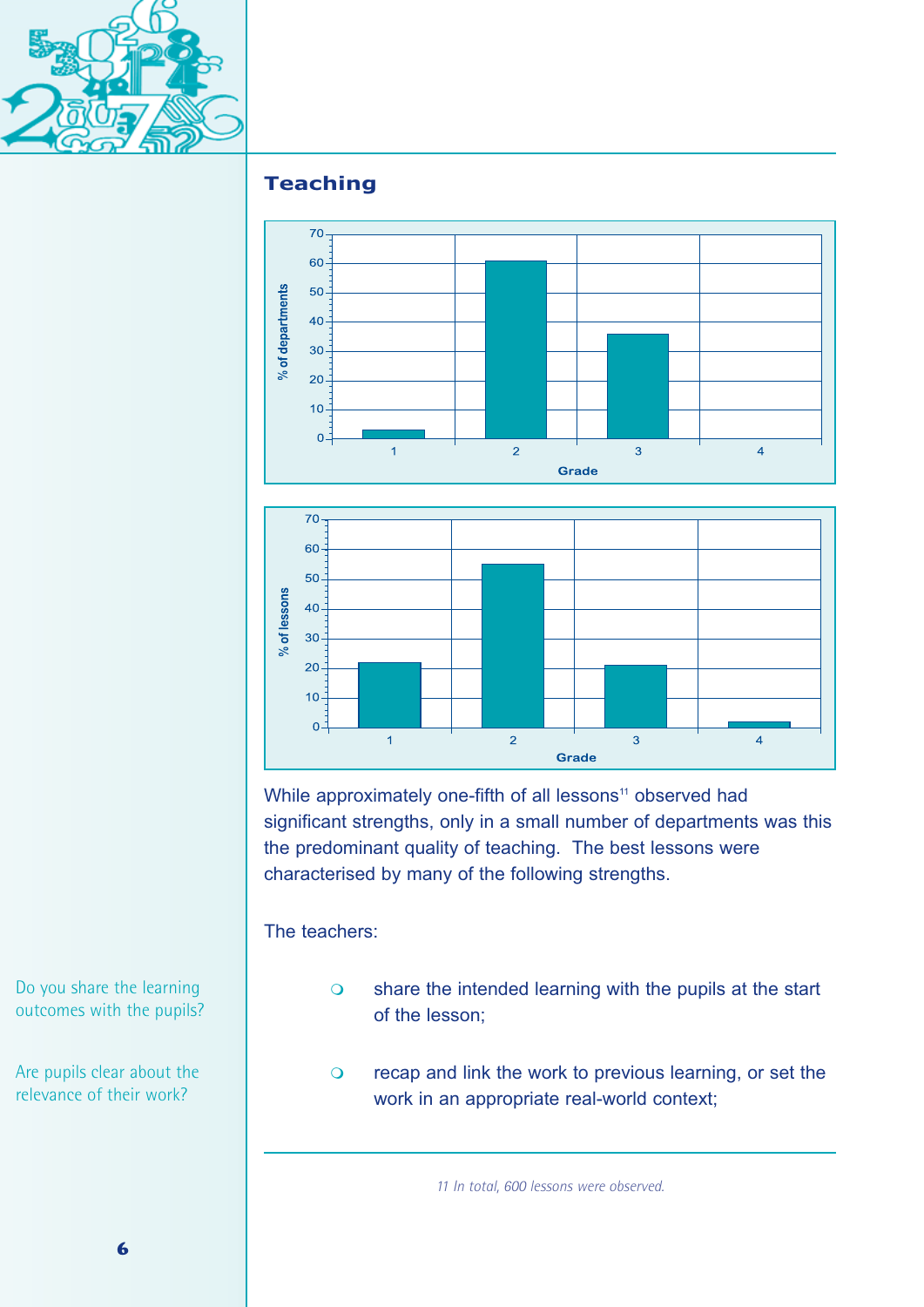

- $\overline{O}$  provide clear exposition involving, where appropriate, multiple explanations, with board-work modelling what the pupils should do;
- $\overline{O}$  use a variety of activities, including ICT and practical equipment, which entails the pupils working individually, in pairs or in groups;
- $\overline{O}$ provide opportunities for the pupils to problem-solve;
- $\overline{O}$  integrate, when appropriate, the use of effective mental mathematics strategies;
- $\Omega$  use skilful questioning, challenging the pupils' understanding and requiring them to draw conclusions and justify their thinking;
- $\overline{O}$  highlight common misconceptions and exploit these in a sensitive way;
- $\overline{O}$  relate the ongoing work to other parts of the course to encourage the pupils to make interconnections and think of mathematics holistically;
- $\overline{O}$  engage the pupils fully by ensuring that the lesson had appropriate pace, challenge and progression;
- $\overline{O}$  teach step-by-step algorithms only when necessary; and
- $\overline{O}$  encourage the pupils to think and talk about how they learn and what they have learnt, often through appropriate plenary sessions at the end of lessons.

How often is group work used?

Are pupils encouraged to use their own mental strategies?

Do your questions require only short simple responses from the pupils?

Are the pupils always actively engaged in purposeful work during lessons?

Do the pupils rely too much on their memory and not on their ability to reason? Do you encourage the pupils to 'have a go' and learn from their mistakes?

How often are pupils given the opportunity to discuss and explain their work?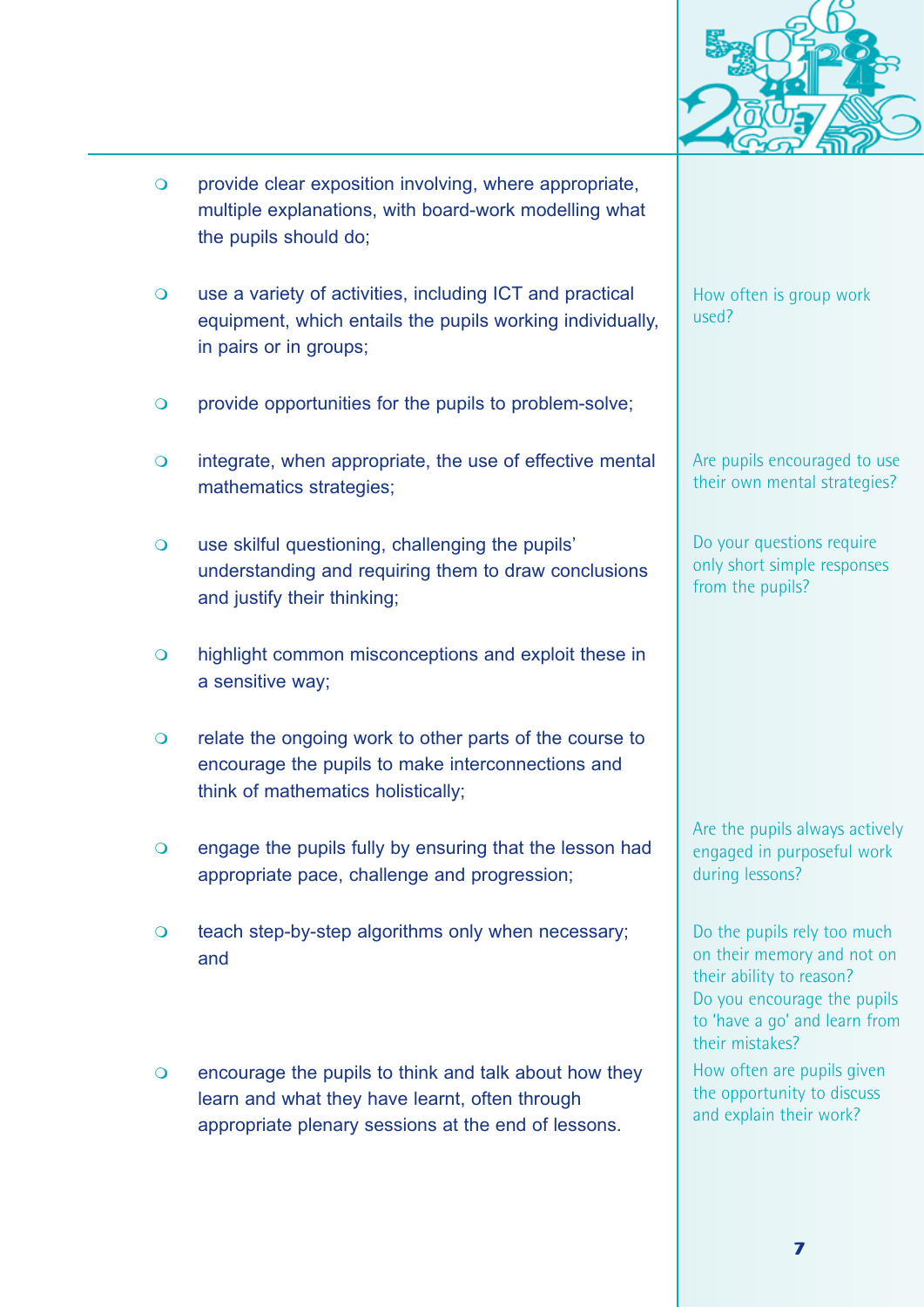

Frequently, less effective mathematics lessons were characterised by the following:  $\overline{O}$  the pupils were shown one or two worked examples on the board, which sometimes were the ones provided in the textbook;  $\overline{O}$  the pupils began an exercise of questions from the textbook, which were often routine, repetitive and insufficiently challenging;  $\overline{O}$  the teacher gave individual support which consisted of his or her completion of the question for the pupil;  $\overline{O}$  the lessons were not drawn to an appropriate conclusion; and  $\overline{O}$  the teacher gave homework without due regard to the quantity and difficulty of the work entailed for each individual, for example, pupils being asked to 'finish the exercise'. How often are pupils given the opportunity to think about their own thinking?<sup>12</sup> How often do lessons match this description?

> In these lessons, teachers generally taught, without sufficient explanation, step-by-step algorithms which the pupils were required to memorise. For many pupils, being good at mathematics is perceived as being able to memorise and apply accurately wellpractised methods.

Have you asked the pupils what they think of maths?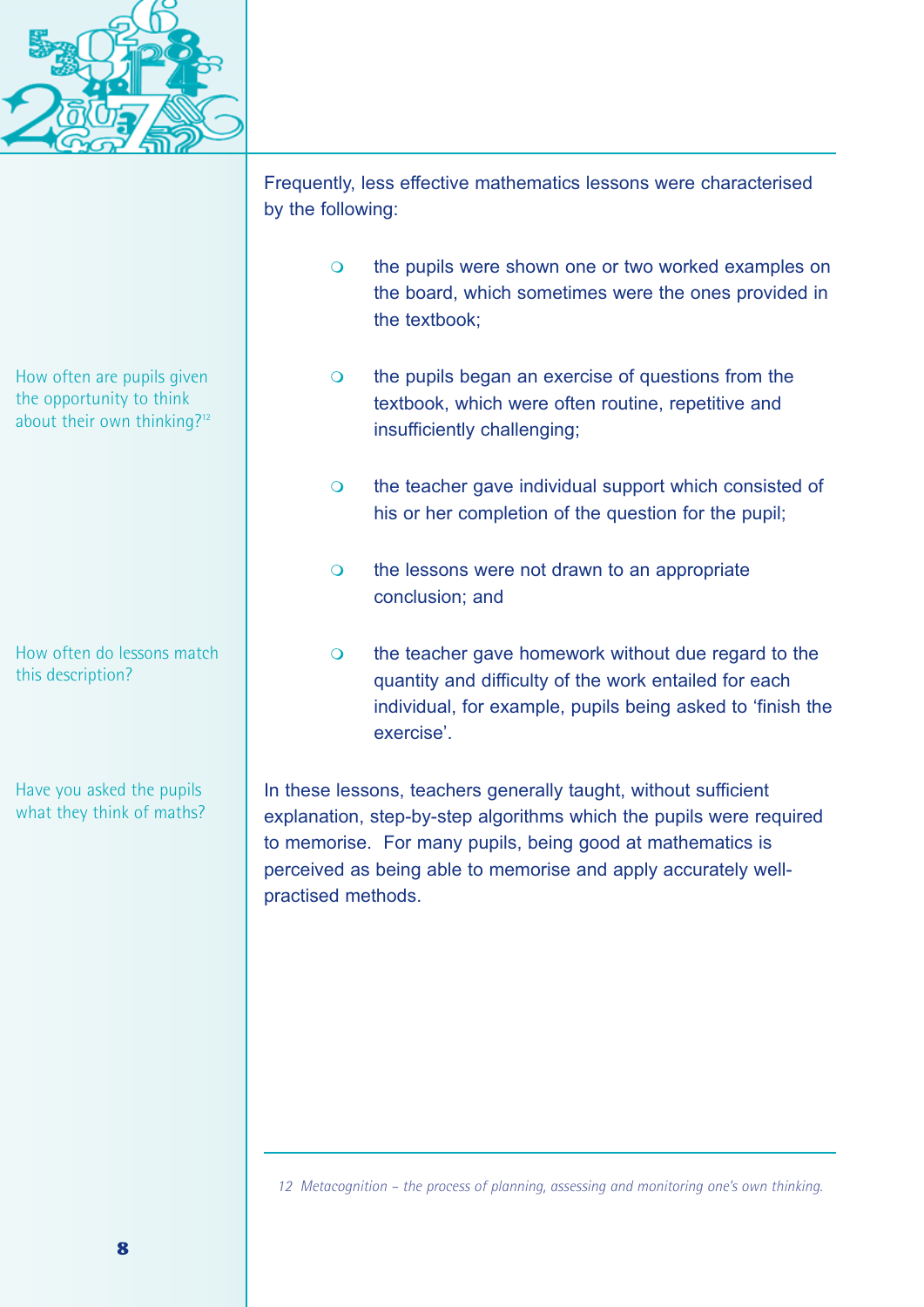

## **Learning**



In a majority of departments, there were important strengths to the learning; in particular:

- $\Omega$  the pupils responded well to the high expectations of their teachers;
- $\overline{O}$ the pupils worked attentively and enthusiastically;
- $\Omega$  the pupils were willing to attempt new types of questions, sometimes even before the teacher's explanation; and
- $\overline{Q}$ the written work was of a high standard.

In the best practice, the pupils were motivated and had begun to evaluate their own work; they believed that they could and would achieve high standards.

On other occasions when the teaching was less effective, the pupils' learning was underdeveloped. This weaker learning was evident in the following aspects:

> $\Omega$ poor presentation of the pupils' work;

#### Do pupils show interest and take initiative in their work?

Is every pupil challenged mathematically at least once during each lesson?

Are pupils given opportunities to evaluate their own and one another's work?

Do the pupils have a clear understanding of how their work should be presented?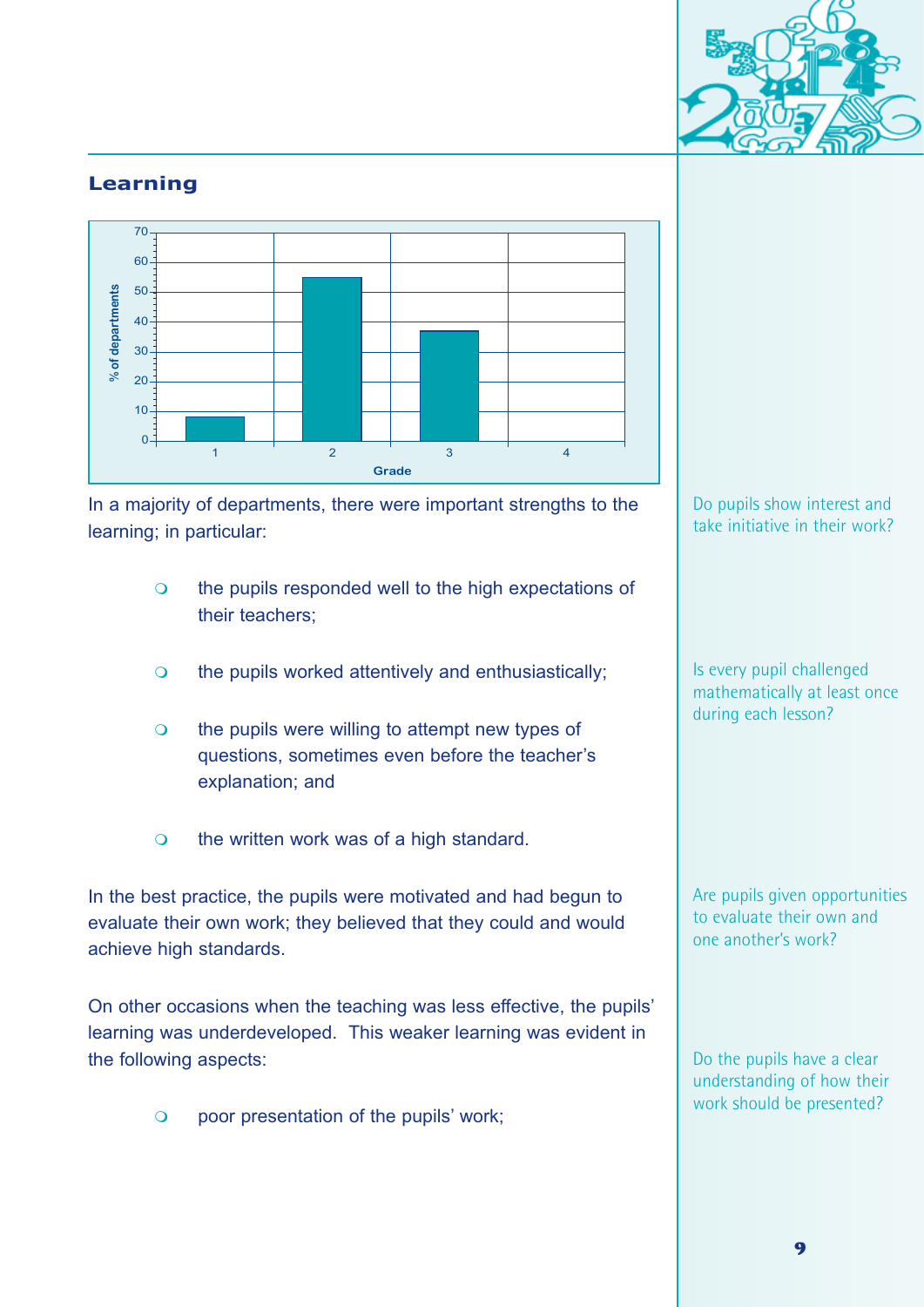

Are pupils confident when talking about maths?

Are pupils able to express their mathematical understanding using appropriate language?

- $\overline{Q}$  low levels of motivation and negative attitudes to mathematics;
- $\overline{O}$ short, if any, responses to questions;
- $\overline{O}$  pupils giving up rather than endeavouring to solve a problem;
- $\overline{O}$  the pupils being unable to use a range of strategies in their mental mathematics work;
- $\overline{O}$ imprecise use of mathematical language;
- $\overline{O}$  the pupils, mainly but not exclusively boys, becoming easily distracted; and
- $\overline{O}$  poor understanding by the pupils of what level of mathematical attainment is required for their future career pathway.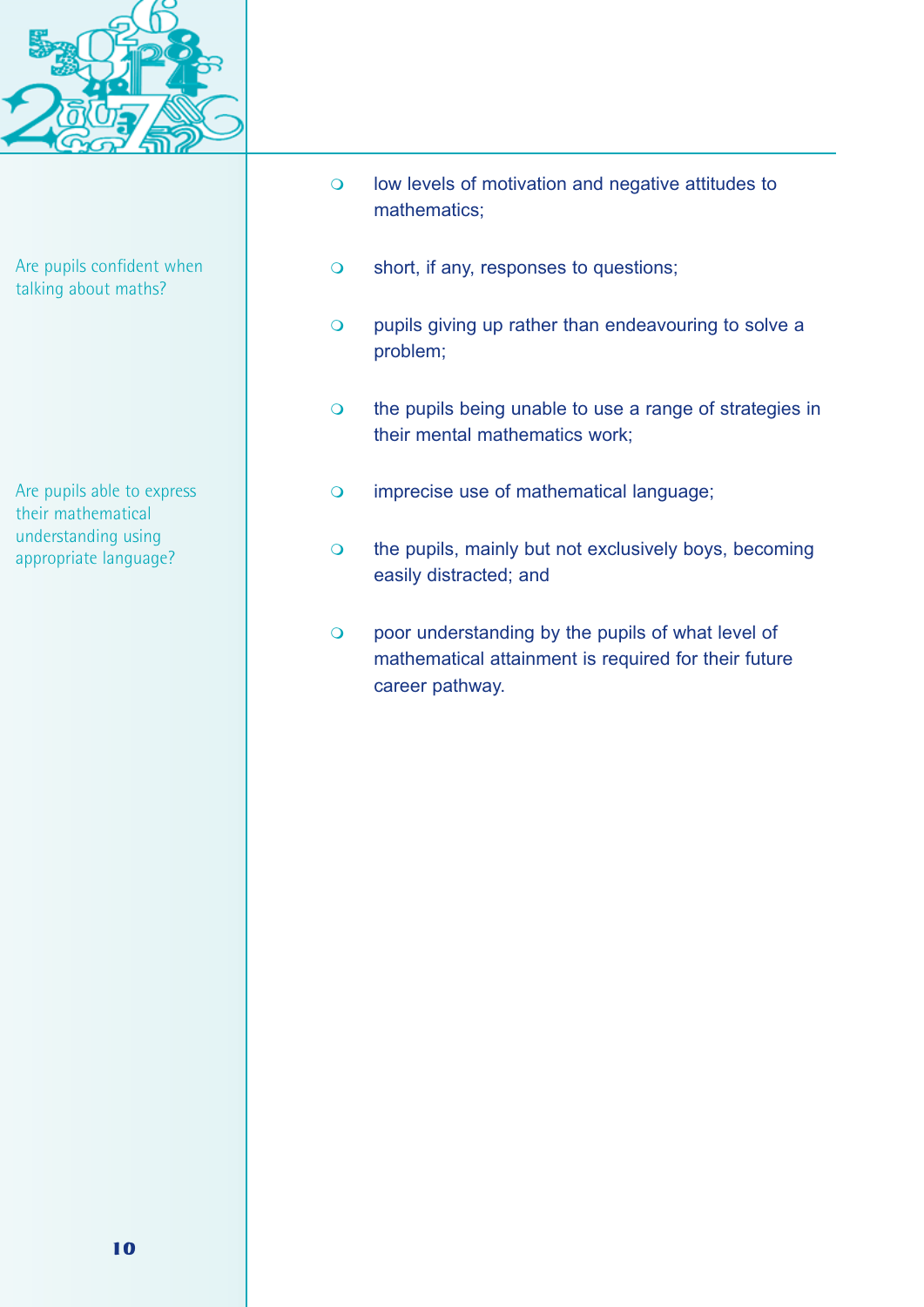



## **Information and communication technology**

During the five years between 2001 and 2006, there has been an increase in the teachers' competence in ICT and use of it for their own work, for example, in the preparation of relevant worksheets. This has not been matched, however, by the fuller use of ICT to enhance the quality of the teaching and learning in the classroom.

#### In particular:

- $\Omega$  whilst generic packages, eg spreadsheets and databases, are often used for GCSE coursework, their use in other work is underdeveloped;
- $\overline{O}$  opportunities for pupils to explore the connection between algebraic expressions and their graphs using graph-plotting packages are often missed;
- $\Omega$  the use of dynamic geometry packages is undeveloped, both as a means to demonstrate geometrical properties and as a means through which pupils can generalise and conjecture;
- $\Omega$  when interactive whiteboards are available, their use is infrequent, and on the occasions when they are used, the 'flipchart' facility is deployed in isolation of the other ICT packages available on the computer platform; and

How often do pupils use computers in their maths classes?

Do you share your ICT expertise amongst your colleagues?

How often do you 'surf' maths education websites?

Do you know of the capabilities of dynamic geometry packages?

Do you make the best use of your interactive whiteboard?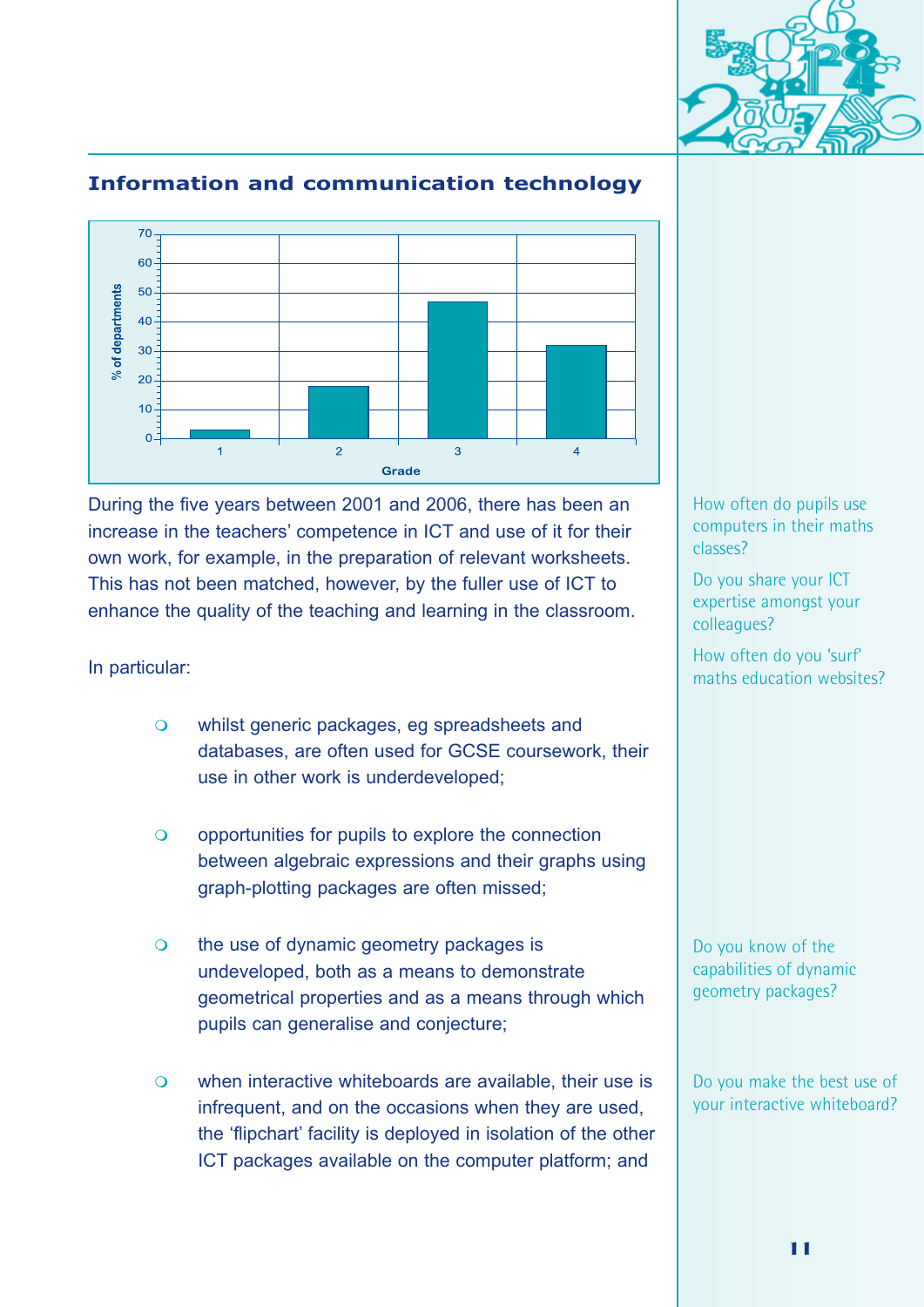

 $\overline{Q}$  occasionally presentational software, eg Powerpoint, is used by teachers to prepare notes for their lessons, but rarely do pupils have the opportunities to use it to present their own mathematical material, say, as part of a revision session, prepared by a group for the whole class.

Are pupils encouraged to use graphics calculators?

Although graphics calculators have been available since the late 1980s, they have had little impact in the classroom. Despite their use being permitted in most of the GCE mathematics modules, it is not unusual for sixth form pupils to report that their use is discouraged.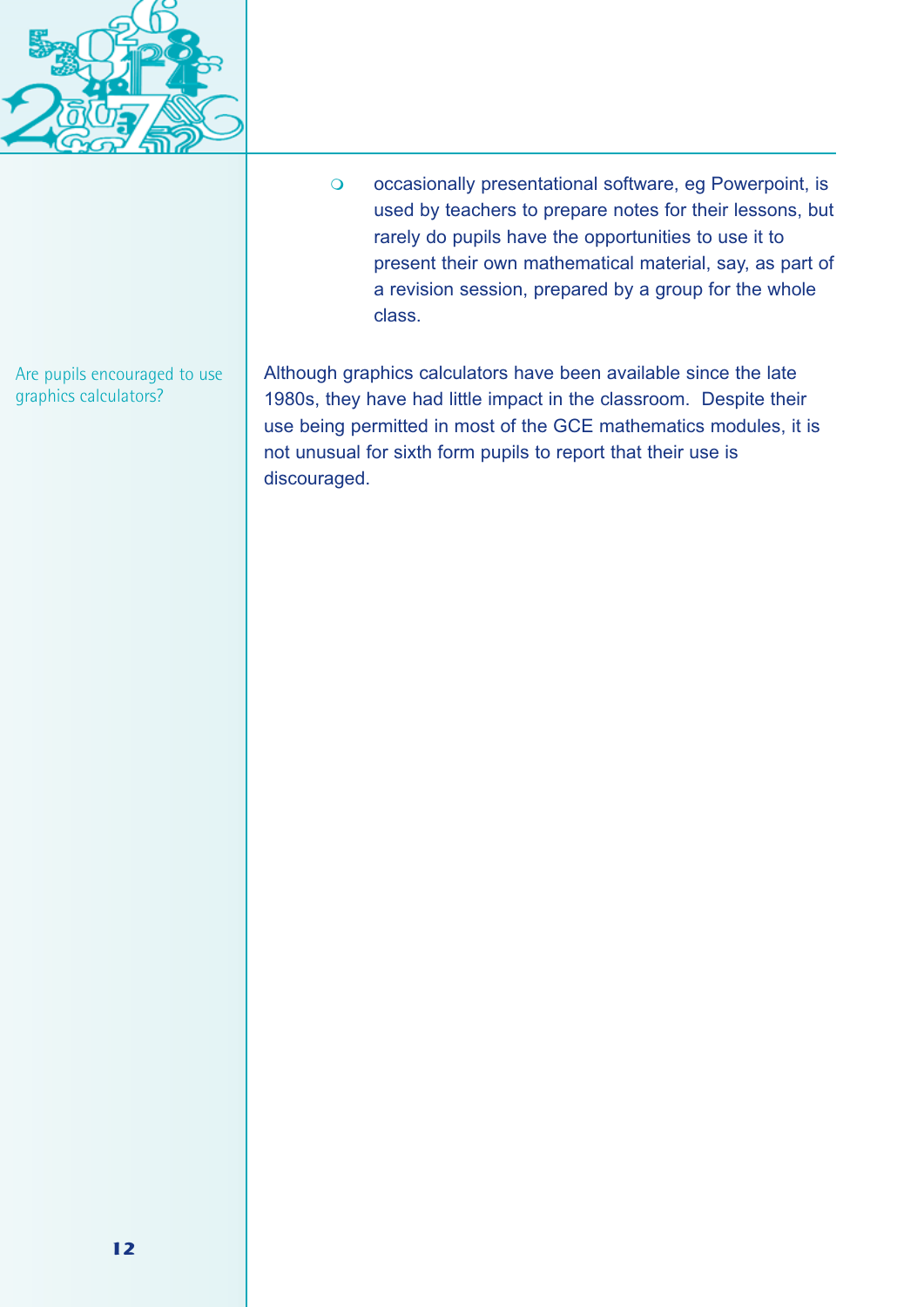

#### **Assessment**



The strengths of the departments' assessment procedures included the regular and conscientious marking by the teachers and the internal examination arrangements that prepare the pupils well for the external examinations. In the best practice, the pupils have an appropriate understanding of examination mark schemes and structures. In a majority of the departments, there were identified weaknesses, for example:

- $\overline{O}$  insufficient use of standardised tests for screening, diagnostic and tracking purposes;
- $\overline{O}$  too much self-marking by pupils which was not regularly monitored and followed-up by individual, group or whole-class feedback;
- $\Omega$  an over emphasis on marking without an appropriate proportion of errors being corrected;
- $\overline{O}$  the use of comments which, although encouraging, provided little guidance to enable the pupils to improve; and
- $\overline{O}$  the lack of opportunities for the pupils to evaluate their own work.

Do you use standardised testing to identify those pupils who have difficulties or those who are mathematically gifted?

Do you use standardised testing to monitor progress at individual, class and yeargroup levels?

Do the procedures and practices in the department reflect the 10 principles of Assessment for Learning?<sup>13</sup>

*13 As identified by the Assessment Reform Group (www.assessment-reform-group.org).*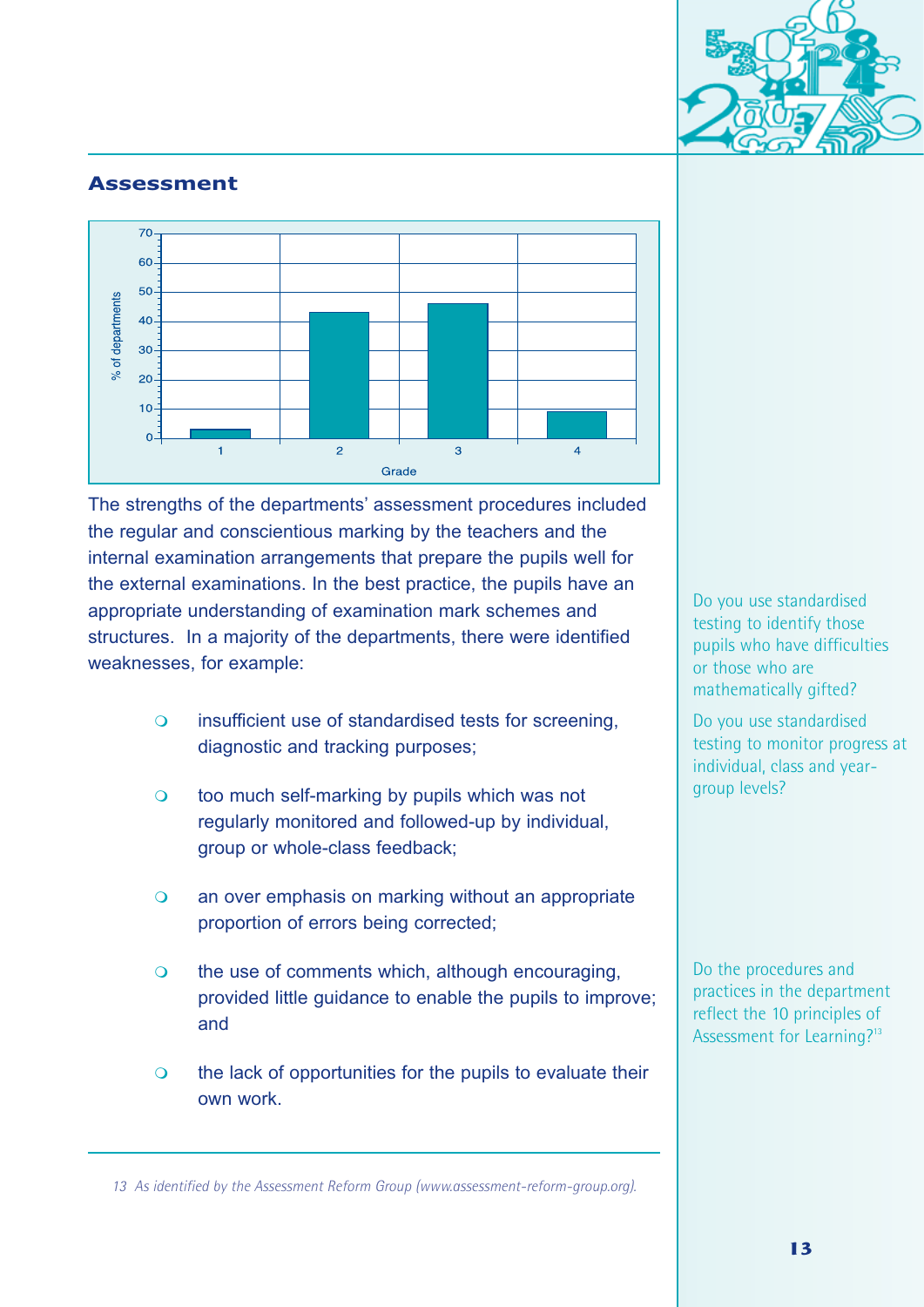

Do the policies and practices ensure that pupils who require additional support with their mathematics are identified at an early stage?

Are you able to demonstrate that the arrangements you use bring about improvement in the skills and understanding of the pupils who require additional support with their mathematics?

## **Special Educational Needs**

All of the departments inspected or visited deployed a range of strategies to address the needs of those pupils who require additional support with their mathematics: some arranged withdrawal sessions once or twice a week, others arranged for inclass support through team teaching or the use of classroom assistants, and almost all arranged for these pupils to be in smaller classes. While the evidence suggests that these strategies are helping, there is also a need for a more effective focus on the mathematical difficulties of individual pupils<sup>14</sup>.

In particular, there is a need to:

- $\overline{O}$  use the information collated at primary school and/or arising from effective screening procedures to identify the pupils who require additional support in mathematics;
- $\overline{O}$  use diagnostic tests, where appropriate, to identify the specific weaknesses in the pupil's knowledge, understanding and skills;
- $\overline{O}$  design lessons to address the specific areas identified; and
- $\Omega$  have evidence of mathematical progression and improvement in the performance of each identified pupil.

*<sup>14</sup> See also the Inspectorate's report on a Survey on Provision and Outcomes for Pupils with Special Educational Needs in Post-Primary Schools, February 2006.*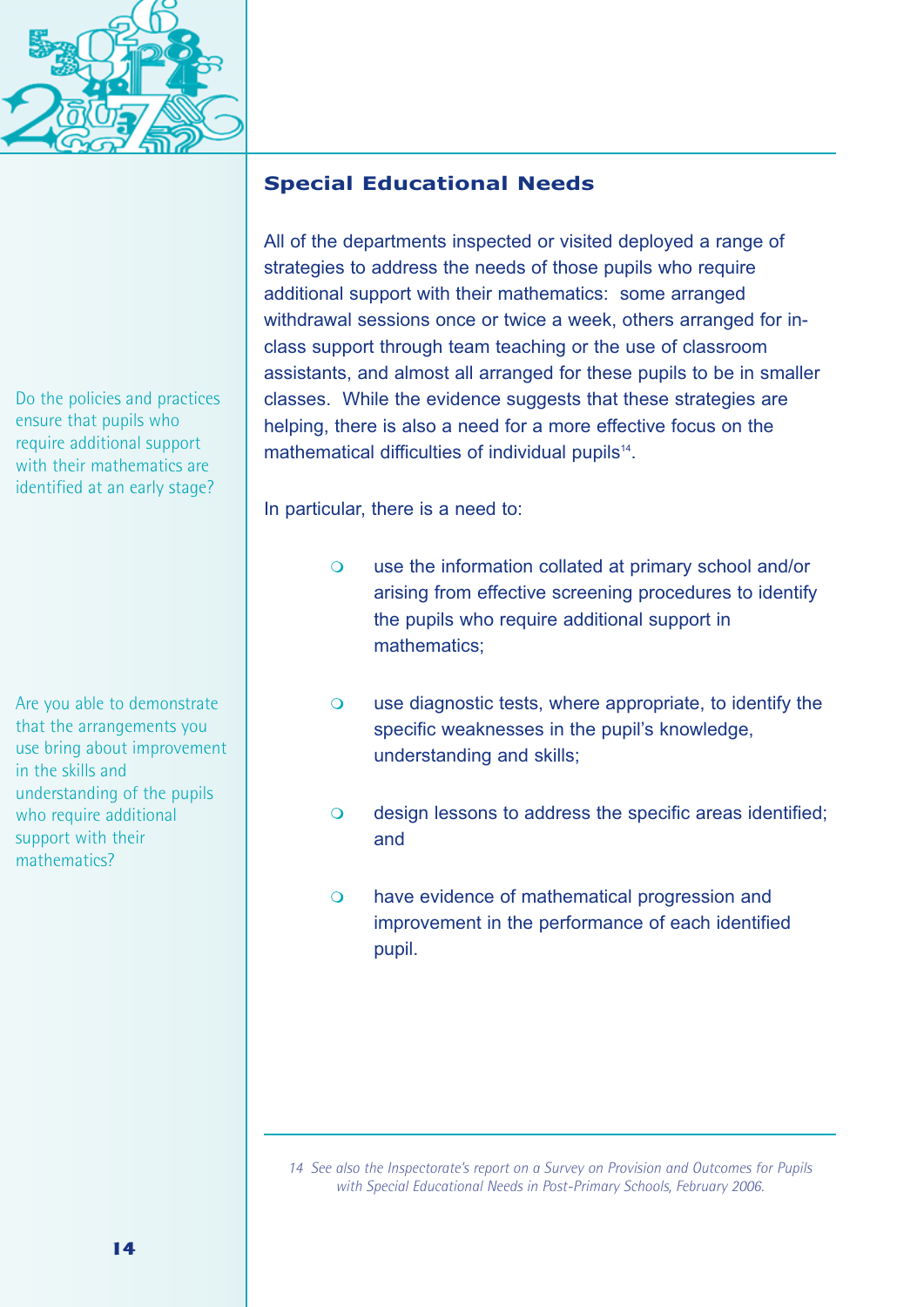#### Is the quality of the teaching and learning always on the agenda?

How effective are the procedures for monitoring and evaluating?

How do the examination results compare with those of similar schools?

15

# **Departmental management**



The important strengths included the strong collegiality amongst the staff and the efficient and effective departmental administration. In a majority of departments, however, the weaknesses outweighed any strengths or there were significant weaknesses. In general:

- $\overline{O}$  mathematics department meetings are infrequent, dominated by administrative tasks and attended mainly by the subject specialists only;
- $\overline{O}$  discussion of teaching and learning and the sharing of good practice often happen in an informal setting and do not involve all staff who teach mathematics;
- $\overline{O}$  while most Head of Departments (HoDs) do keep departmental records of internal and external assessments, these are often not used effectively to aid the monitoring and evaluation of the progression in the pupils' learning;
- $\overline{O}$  peer-observation and observation by the HoD are underdeveloped; and
- $\overline{O}$  the outcomes of benchmarking to evaluate the performance of the department are often not shared with all of the teachers who teach mathematics.

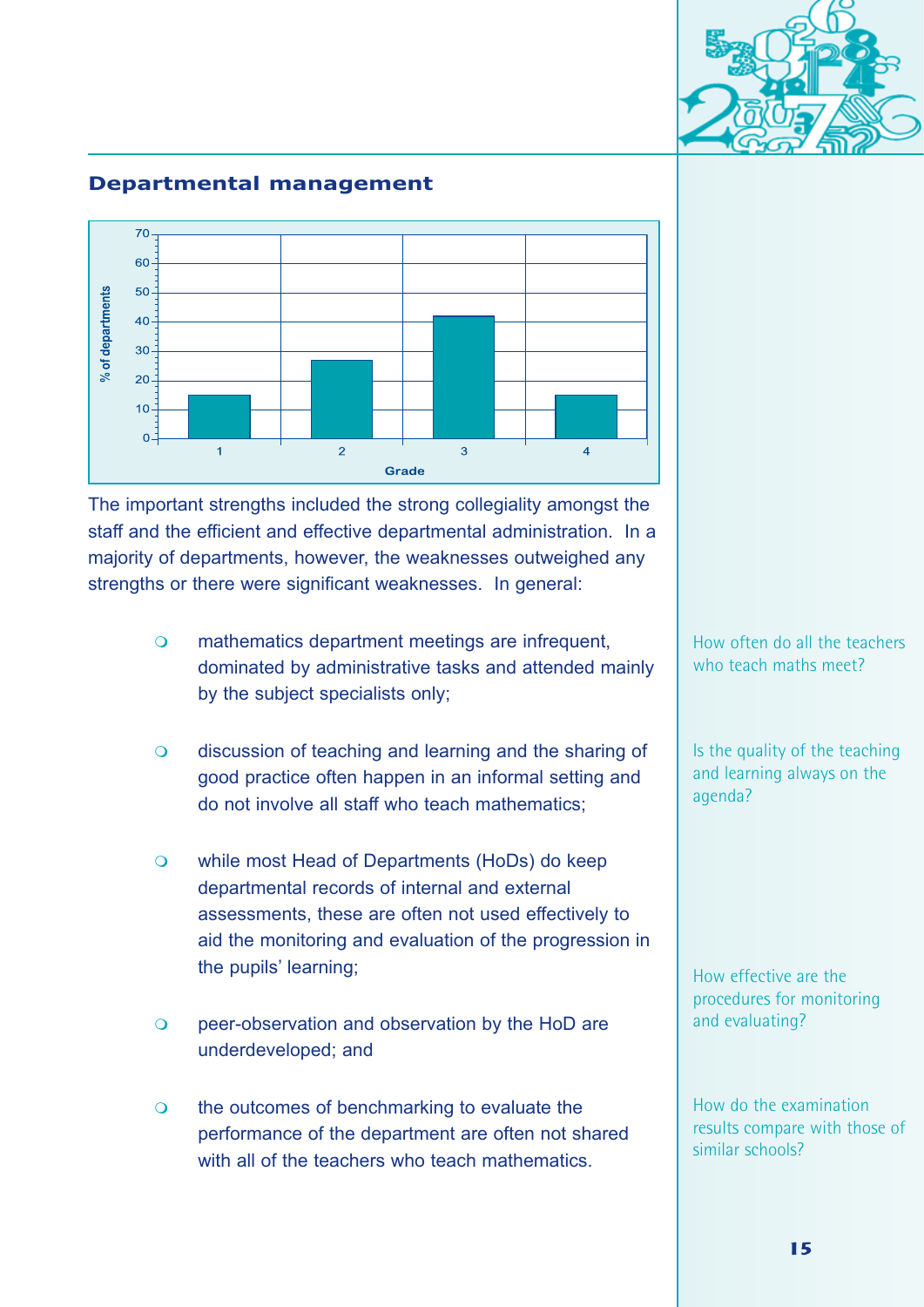

Are there opportunities for middle managers to share good practice?

Do your action plans have teaching and learning as their central theme?

Are your action plan targets SMART?<sup>15</sup>

When the inspection of the mathematics department was part of a broader focus, the management and leadership of the HoD often did not match what was good practice in the school's other departments.

In recent years, a majority of departments - mainly as a result of participation in the NINS - have devised action plans within the context of departmental development plans. Appropriate priorities have been identified, together with a planned programme for improvement, agreed responsibilities for staff, success criteria against a timescale and strategies for monitoring and evaluation.

This approach is having a number of beneficial effects, amongst which are:

- $\overline{O}$ greater staff collaboration;
- $\Omega$  greater appreciation of the need for relevant staff development;
- $\overline{O}$  development of the management and leadership role of the HoD;
- $\overline{O}$  greater emphasis on benchmarking and target-setting; and
- $\overline{O}$ greater monitoring and evaluation.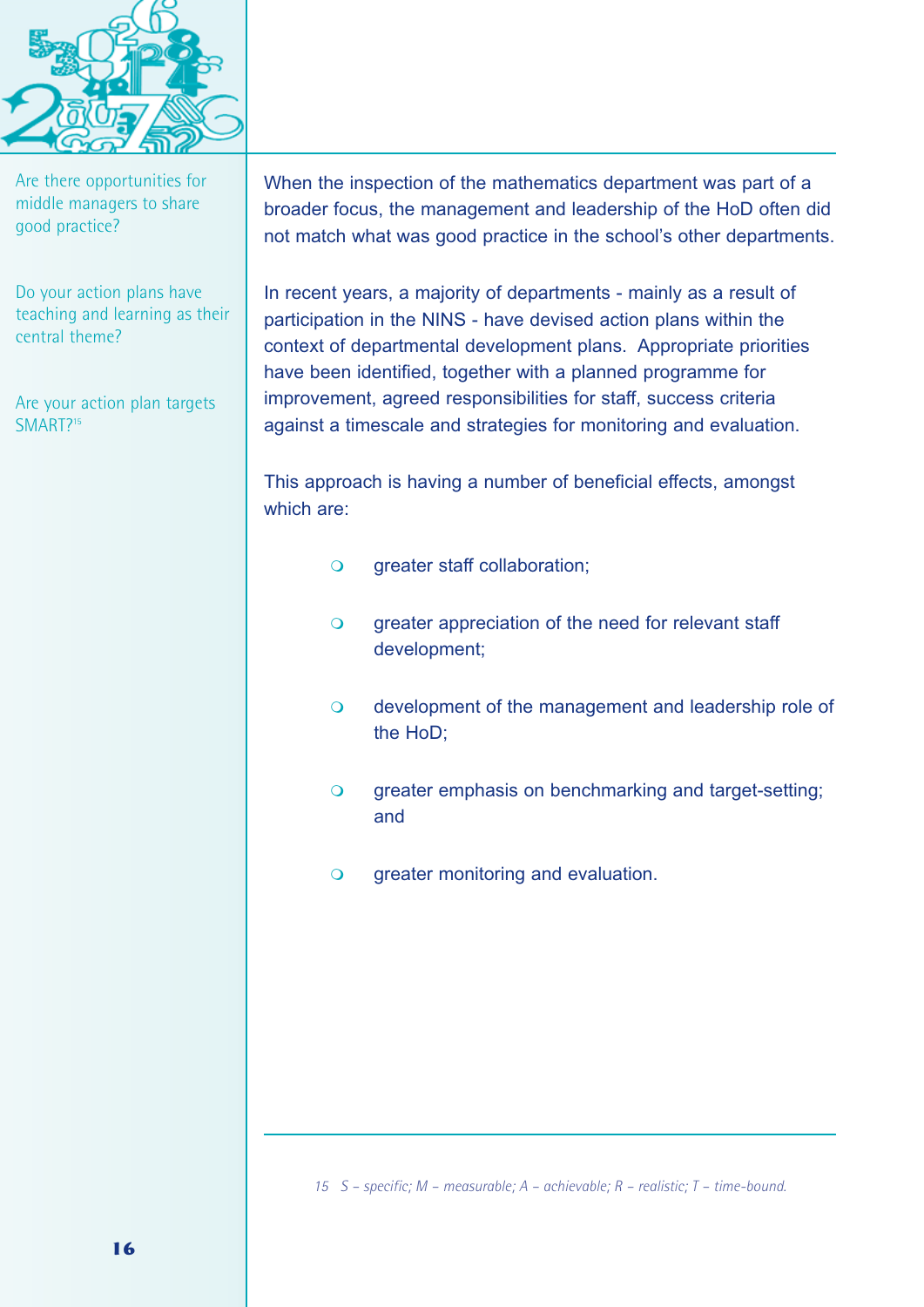

## **Overall Provision**



In a minority of departments, there were significant strengths to the overall provision. In approximately half of the departments, however, the weaknesses in the overall mathematics provision outweighed any strengths.

The strengths included:

- $\overline{O}$  the good working relationships between the pupils and teachers and sensitive individual support provided by the teachers;
- $\overline{O}$ the thorough preparation for individual lessons;
- $\overline{O}$  the high quality of teaching observed in one-fifth of the lessons;
- $\Omega$  the attentive and enthusiastic attitude of most pupils to their mathematics work;
- $\overline{O}$  the regular and conscientious marking of the pupils' work;
- $\Omega$ the strong collegiality within departments;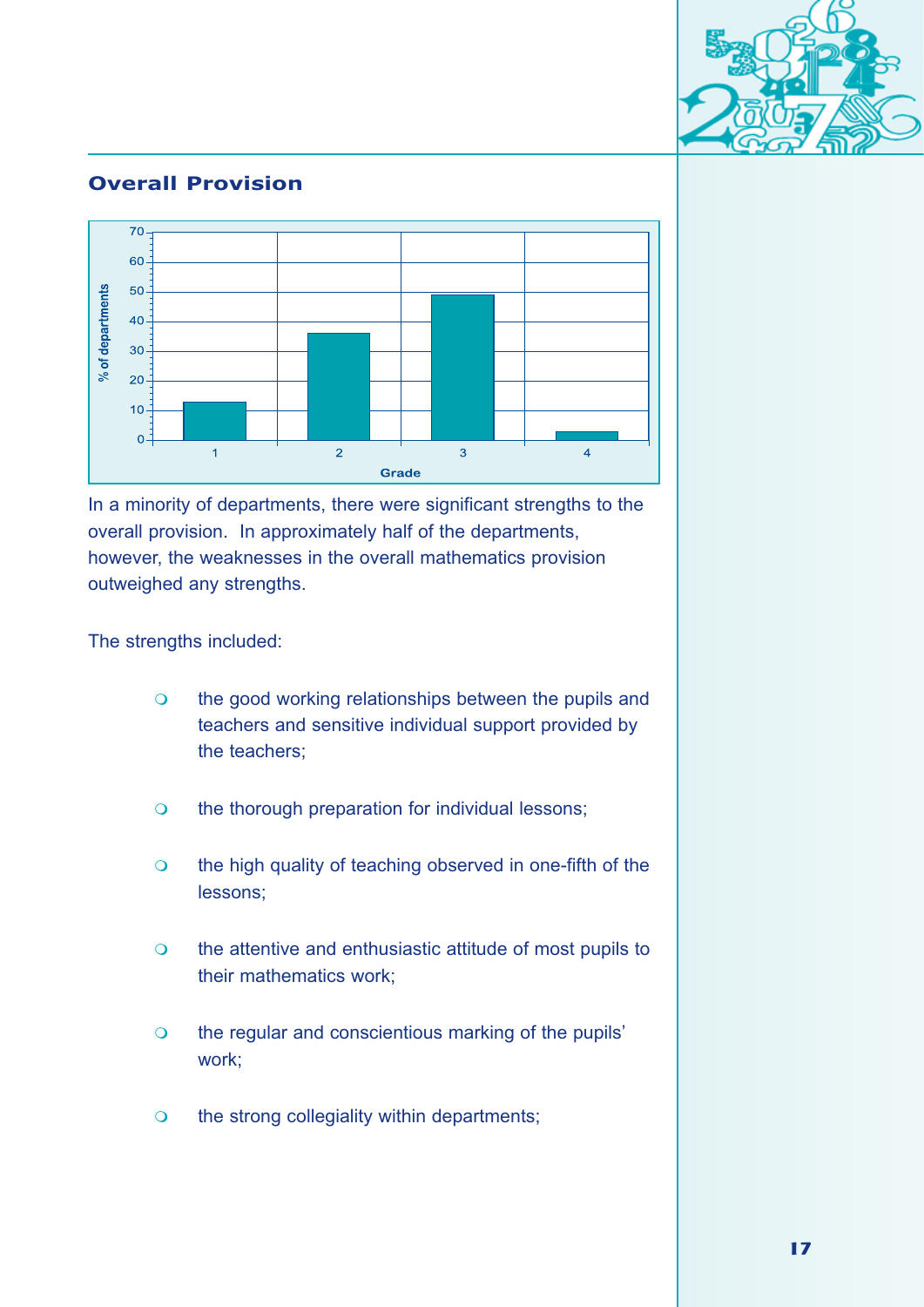

- $\overline{O}$  the efficient and effective departmental administration; and
- $\Omega$  the improvement brought about in departmental teamwork by involvement in NINS.

The areas for improvement included:

- $\overline{Q}$  the need for departmental planning that provides clear guidance to help teachers address the needs of all the pupils, including the most able and those who require additional help;
- $\overline{O}$  the need to use a greater variety of activities and experiences (including pupils using ICT, working in groups, communicating with one another, problemsolving, applying their knowledge to real-world contexts and using mental mathematics strategies) in order to improve the pupils' mathematical thinking and understanding; and
- $\overline{O}$  the need to develop further the role of the HoD in order that the experiences of the pupils and the standards they achieve can be monitored and evaluated more effectively to bring about improvement.